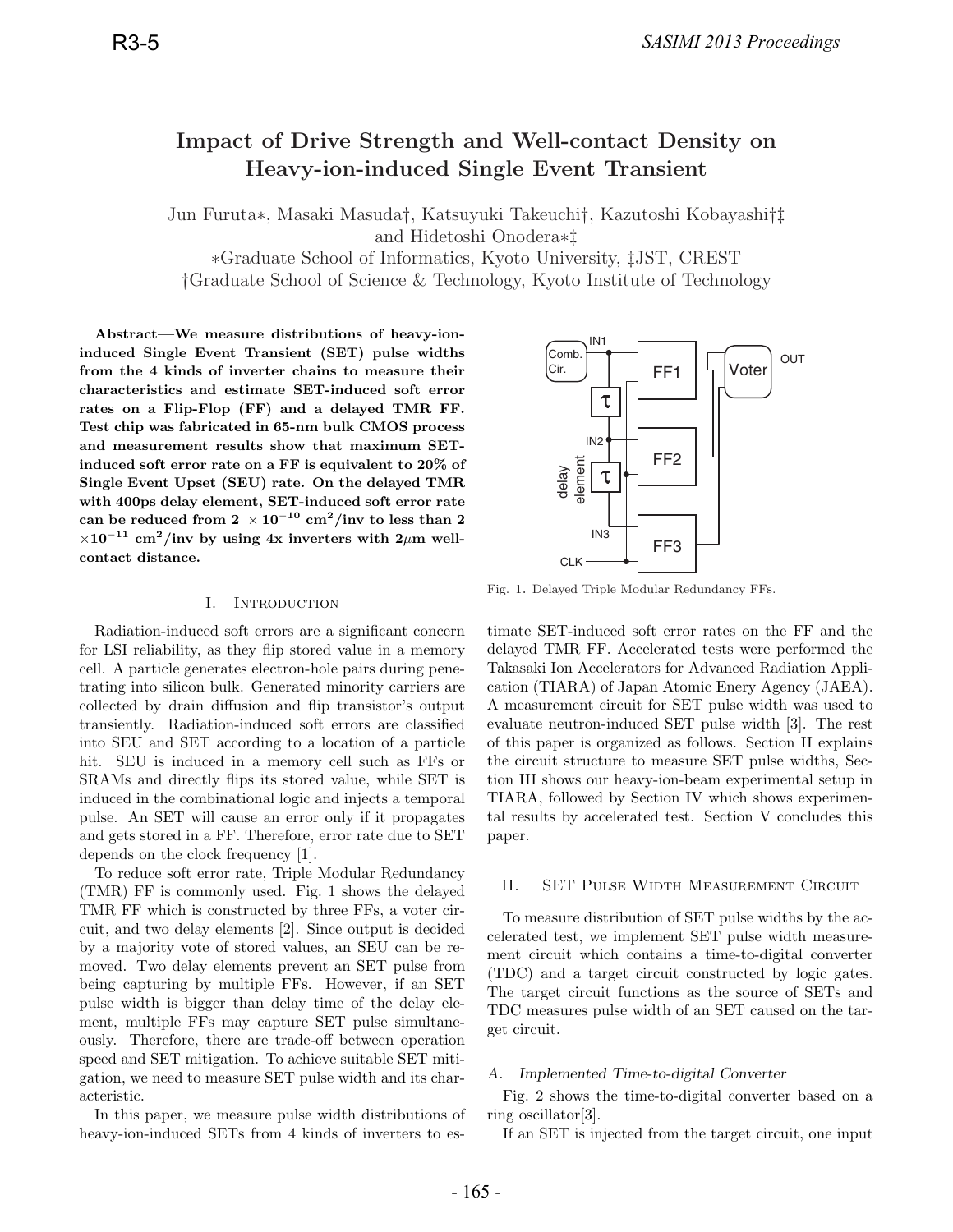

Fig. 2. SET pulse width measurement circuit.

of NAND gate turns to "1" by the SET. The ring oscillator keeps on oscillating while the SET pulse is injected. The counter counts the number of oscillation and the latches hold each output value of the logic gates in the oscillator immediately when ring oscillator stops. Then, the SET pulse width can be computed by the number of oscillation stored in the counter and the states of the latches. Thus, the proposed circuit can measure SET pulse width by the resolution of each gate delay. In this circuit, to detect SET occurrence and prevent further SET capture, we implement a FF and a NOR gate as shown in Fig. 2.

#### *B. Target Circuit Structure*

The target circuit construction is the most important factor to measure SET pulse widths accurately. It is because that when an SET is injected into the target circuit, it linearly shrinks or expands as it propagates by a propagation-induced effect [4]. Therefore, if a long inverter chain are implemented as the target circuit, measured pulse width strongly depends on where an SET is injected.

Fig. 3 shows the target circuit structure based on [1]. It contains 16 chains of 50 inverters to reduce the propagation-induced effect. They are connected to the TDC by NOR and NAND gates tree. Therefore, the TDC also measure an SET pulse width on the NAND and NOR gates. However, the total number of NAND and NOR gates is 15 and it is relatively low compared with 800 inverters. We implement 1x and 4x inverter chains with 2 kinds of well-contact distance, 50  $\mu$ m or 2  $\mu$ m to measure impact of the drive strength and the well-contact density (distance) on the distribution of the SET pulse widths.

#### III. Experimental Setup

Fig. 4 shows a test chip micrograph fabricated in a 65 nm bulk CMOS process. It has twin-well structure and its supply voltage is 1.2 V. In order to measure heavyion-induced SET pulse widths, 180 units of the proposed circuit are implemented with four different types of inverter chains as shown in Table I. In this test chip, we also implement shift registers to measure SEU rate on FFs and compare it to SET rate on inverters. All units are implemented in a  $1.1\times0.7$  mm<sup>2</sup> region on a  $4\times2$  mm<sup>2</sup> die.



Fig. 3. Target circuit structure including 800 inverters, 10 NOR gates, and 5 NAND gates.



Fig. 4. Chip micrograph.

Accelerated tests were performed at TIARA. The test chip was irradiated in a vacuum chamber with a broad beam of N, Ne, Ar and Kr. Linear Energy Transfer (LET) of the ions are listed in Table II. These ions were irradiated normal angle to the chip surface.

# IV. Experimental Results and Discussions

In this section, we show measurement results of SET pulse widths and SET rates on inverter chains. To show SET rate, we use cross section  $\left[\text{cm}^2/\text{inv.}\right]$  which is calcu-

TABLE I Structures and drain areas of inverters. Drain areas are normalized to that of 1x inverter.

| Drive    | well-contact | Drain Area  |             |
|----------|--------------|-------------|-------------|
| Strength | distance     | <b>PMOS</b> | <b>NMOS</b> |
| 4x       | $50 \mu m$   | 2.5         | 2.2         |
|          | $2\mu m$     | 2.5         | 2.2         |
| 1x       | $50 \mu m$   |             |             |
|          | $2\mu$ m     |             |             |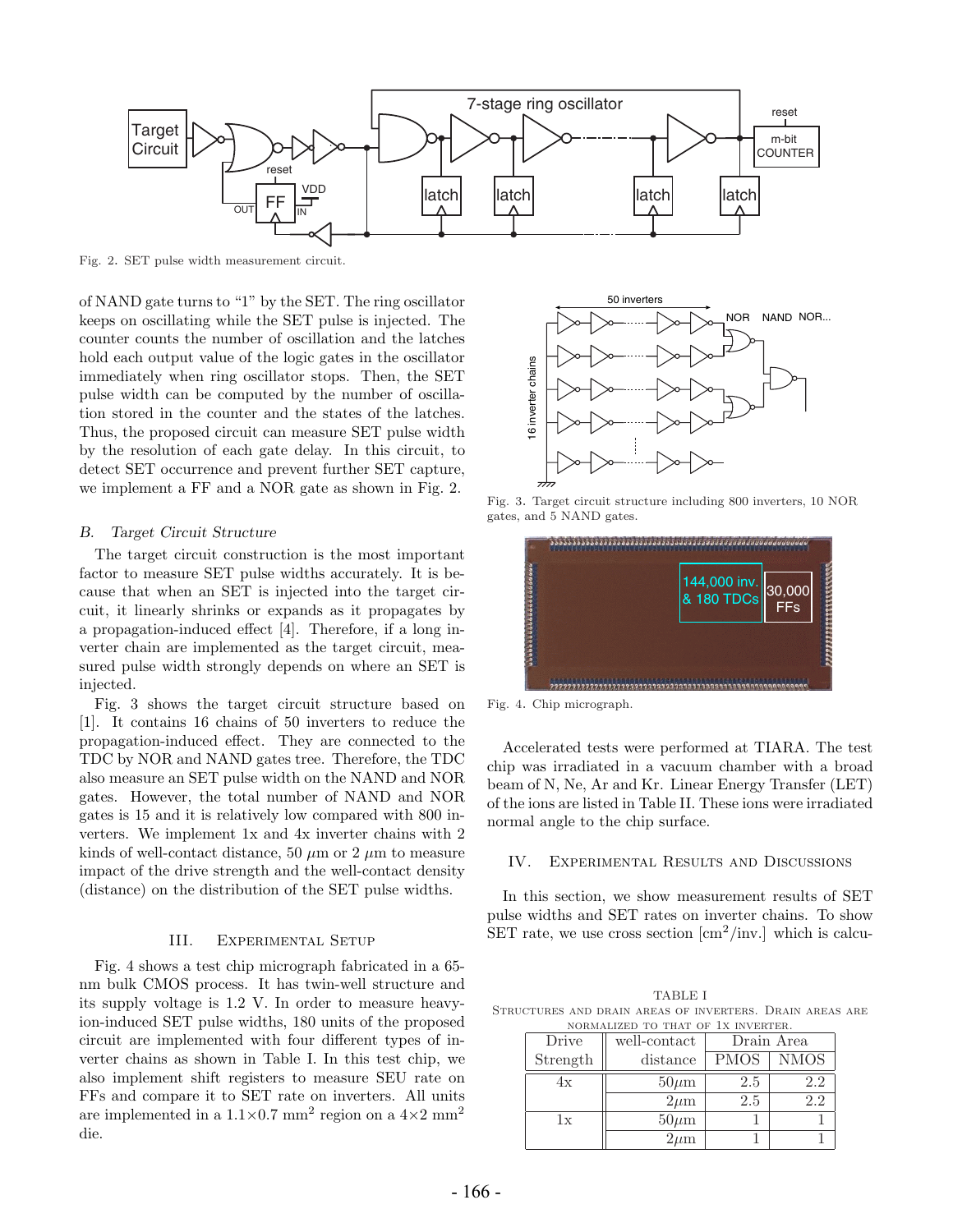

Fig. 5. SET rates on inverters and SEU rate on FFs.

lated according to the following equation.

Cross Section = 
$$
\frac{\text{(num. of SETs)}}{\text{fluence} \times \text{(num. of inv.)}} \quad (1)
$$

where, fluence is the number of irradiated ions during accelerated tests.

#### *A. SET Rates on Inverter Chains and SEU Rate on FFs*

Fig. 5 shows SET rates on inverters and SEU rate on FFs. X-axis shows LET and y-axis shows cross section which is calculated by Eq. (1). 4x inverters have smaller SET rate than 1x inverters. Especially, 4x inverters have almost  $0 \text{ cm}^2/\text{inv}$  at  $LET = 3.1 \text{ MeV-cm}^2/\text{mg}$ . This result shows that amount of charge generated by electron-hole pairs is smaller than that of gate capacitance of 4x inverter and generated charge cannot flip output of 4x inverter when LET of irradiated ion is less than  $3.1 \text{ MeV-cm}^2/\text{mg}$ . In this measurement, when well-contact distance is 50  $\mu$ m, SET rates and also SEU rate are decreased at LET =  $40.3 \text{ MeV-cm}^2/\text{mg}$ . We assume heavy ions with higher LET generate widespread electron-hole pairs and they affect multiple transistors. In this case, SET occurrence mechanism becomes more complex like pulse quenching [5]. Compared with SEU rates on FF, SET rates are 2x – 4x smaller than SEU rate. Since combinational circuits consist of a lot of logic gates, SET rate is not negligible for LSI reliability in 65-nm process.

#### *B. Distributions of SET Pulse Widths*

Fig. 6 shows average SET pulse widths and Fig. 7 shows distributions of SET pulse widths on each inverter chains. Average SET pulse width is increased by increase in the



Fig. 6. Average SET Pulse Widths on Each Inverter.

LET of irradiated ions. However, SET pulse width is widely distributed. SET pulse width depends on not only the LET but also the location of ion strike. Average SET pulse width can be reduced by using inverter with higher drive strength or shorter well-contact distance.

# *C. Estimation of Soft Error Rate by SET on FF and TMR FF*

Soft error by SET is caused when SET is captured in a FF. The probability that the FF stored SET is determined by SET pulse width  $(p)$  and clock frequency  $(f)$ . Therefore, SET-induced soft error rate in the FF ( $SER\_FF_{SET}(f)$ ) is determined as the following equation[6].

$$
SER\_FF_{SET}(f) = \sum_{p=w}^{1/f+w} N_{SET}(p) \frac{p-w}{1/f}
$$
 (2)

where  $N_{\text{SET}}(p)$  denotes the rate of the SET pulse width  $p$ , which is obtained from measurement results as shown in Fig. 7. Parameter  $w$  is latching window time which is equivalent to sum of setup time and hold time of a FF.

In the case of a delayed TMR FF, SET-induced soft error rate (SER\_TMR<sub>SET</sub> $(f)$ ) depends on the delay parameter  $(\tau)$  of delay elements. Fig. 8 shows three conditions of filtering SET pulse by delay elements. By considering these three conditions, SER\_TMR<sub>SET</sub> $(f)$  is expressed as follows.

$$
SER\_TMR_{SET}(f) = 2 \sum_{p=\tau+w}^{2\tau+w} N_{SET}(p) \frac{p-w-\tau}{1/f} + \sum_{p=2\tau+w}^{1/f+w} N_{SET}(p) \frac{p-w}{1/f}
$$
 (3)

When delay elements are not inserted  $(\tau = 0)$ , SER\_TMR<sub>SET</sub> $(f)$  is equivalent to SER\_FF<sub>SET</sub> $(f)$ 

Fig. 9 shows  $SER\_TMR_{SET}(1GHz)$  calculated by Eq. (3) and measurement results. When irradiated ions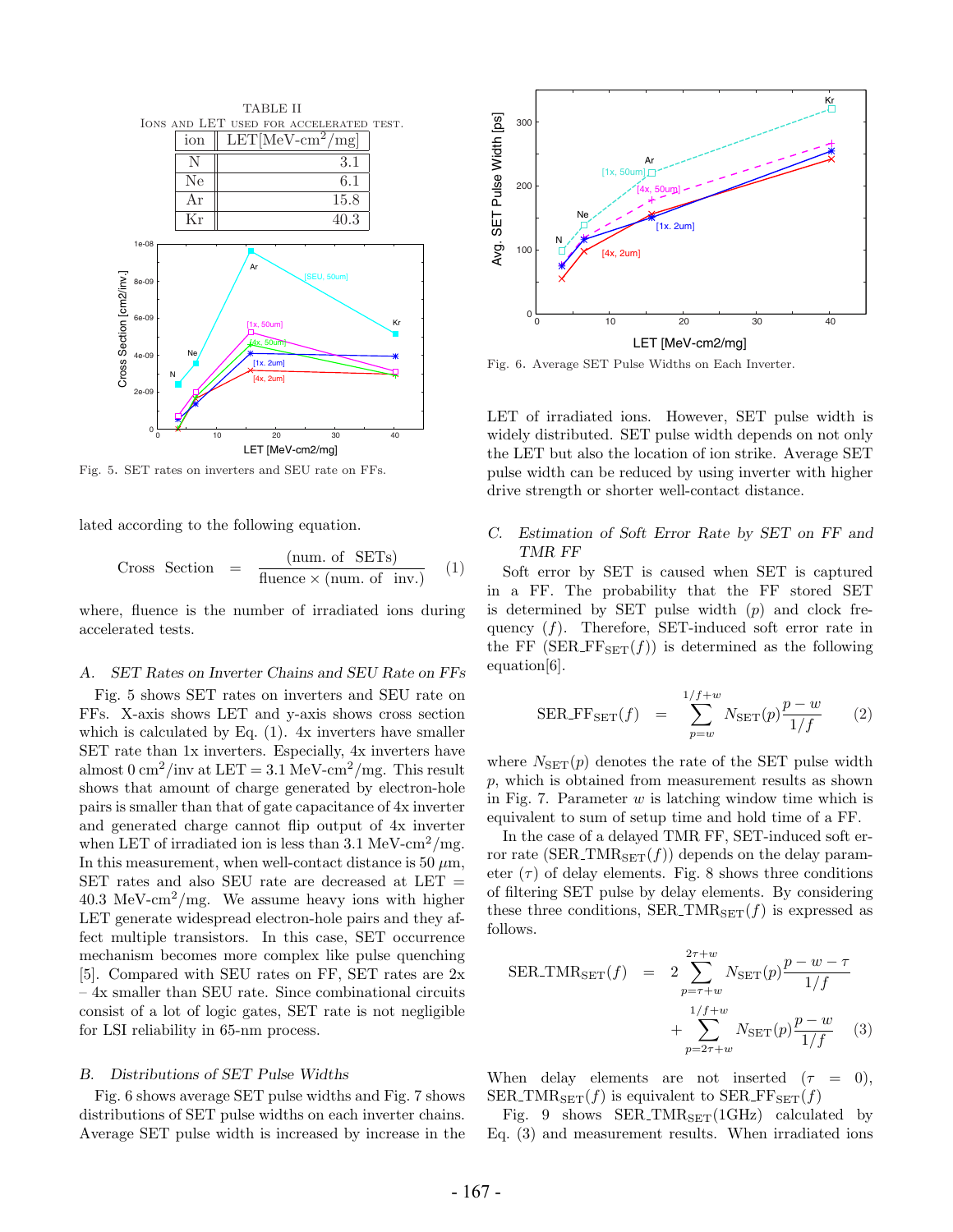

Fig. 7. distributions of SET pulse widths on inverters.

are N or Ne,  $SER\_TMR_{SET}(1GHz)$  can be eliminated by 200ps delay elements. In contrast, when irradiated ions are Ar or Kr, we need to implement over 400 ps delay elements to reduce it to less than  $2 \times 10^{-10}$  cm<sup>2</sup>/inv. However, when we implement higher drive strength inverters with shorter well-contact distance, we can achieve  $\text{SER\_TMR}_{\text{SET}}(1\text{GHz}) < 2 \times 10^{-11} \text{ cm}^2/\text{inv}$  by using 400 ps delay element. Compared with SEU rates as shown in Fig. 5,  $SER\_FF_{SET}(1GHz)$  ratios by N, Ne, Ar, and Kr are ∼3%, ∼8%, ∼12%, and ∼20% respectively. Therefore, SET mitigation technique is also necessary for LSI reliability according to the number of logic gates on combinational circuits and we can reduce SET-induced soft error rate on delayed TMR by using higher drive strength inverters with shorter well-contact distance.

# V. CONCLUSION

We measure distributions of heavy-ion-induced SET pulse widths from the 4 kinds of inverter chains to measure its characteristic and estimate SET-induced soft error rates on the FF and the delayed TMR FF. We also measure SEU rates on FFs to compare with SET rates and SET-induced soft error rates. Measurement results show that SEU rate is  $9.64 \times 10^{-9}$  cm<sup>2</sup>/bit and SET rates



Fig. 8. Filtering a SET pulse by delay elements.

are  $3.18\times10^{-9}$  cm<sup>2</sup>/inv –  $5.25\times10^{-9}$  cm<sup>2</sup>/inv when irradiated ions are Ar (LET =  $15.8 \text{ MeV-cm}^2/\text{mg}$ ). Maximum SET-induced soft error rate on a FF is equivalent to 20% of SEU rate. SET mitigation technique is also necessary for LSI reliability since combinational circuits consist of a lot of logic gates. On the delayed TMR with 400ps delay element, SET-induced soft error rate can be reduced from  $2 \times 10^{-10}$  cm<sup>2</sup>/inv to less than  $2 \times 10^{-11}$  cm<sup>2</sup>/inv by using  $4x$  inverters with  $2\mu m$  well-contact distance. We